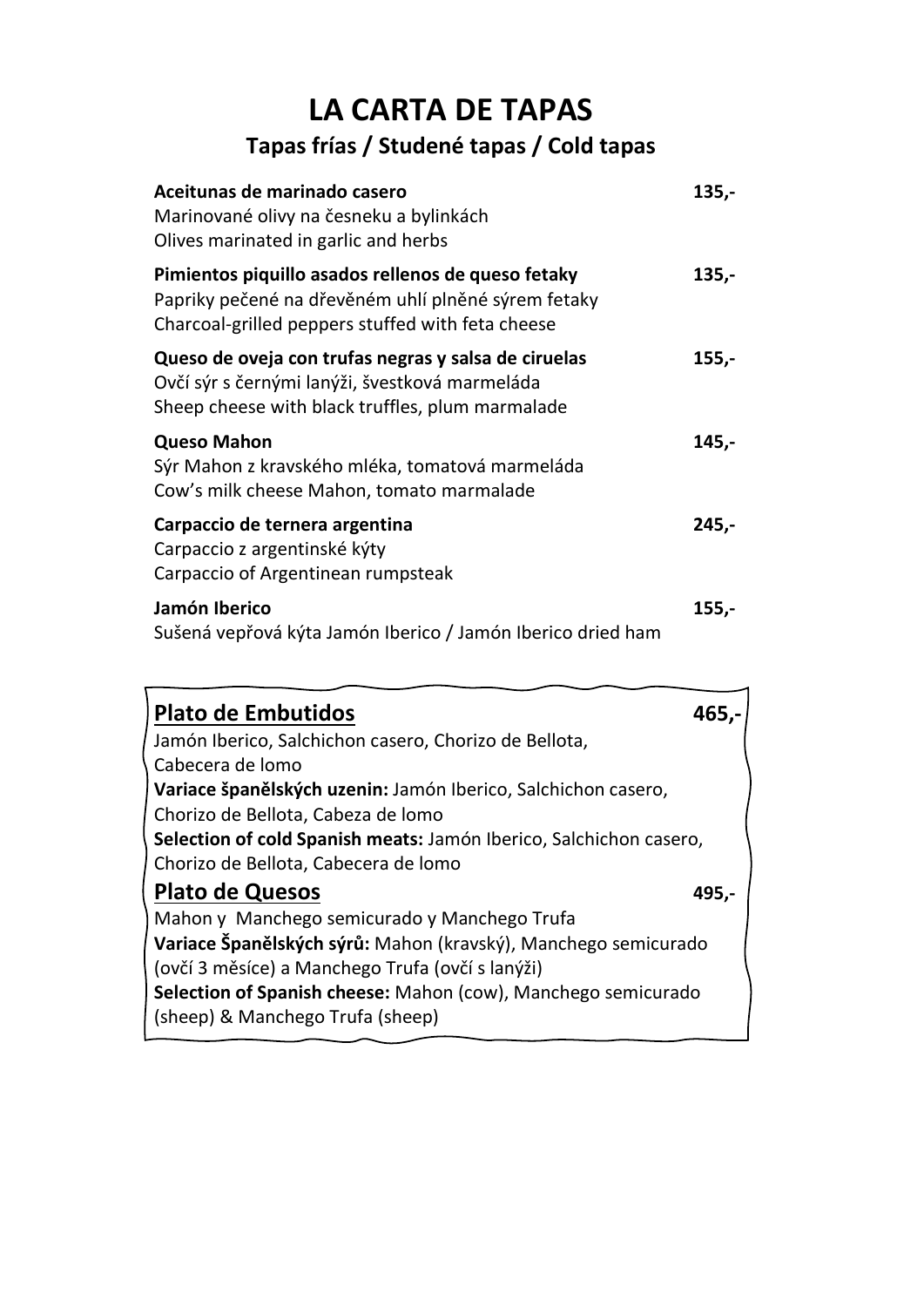### **Tapas calientes / Teplé tapas / Warm tapas**

| Chorizo pinto Argentino asado con vino tinto y ajo<br>Grilovaná argentinská klobása na červeném víně a česneku<br>Argentinean Chorizo roast on red wine and garlic | $155,-$ |
|--------------------------------------------------------------------------------------------------------------------------------------------------------------------|---------|
| Corazón de cuadril con chimichurri<br>Argentinská kýta, salsa chimichurri<br>Argentinean rump, salsa chimichurri                                                   | 185,-   |
| Pimientos de Padron asados<br>Španělské papričky Padron<br>Spanish peppers Padron                                                                                  | $135,-$ |
| Queso Provolone con tapenade de aceitunas<br>Sýr Provolone, olivová tapenáda<br>Provolone cheese with olive tapenade                                               | 145,-   |
| Patatas Grenaille con salsa roja<br>Brambory Grenaille, salsa roja<br>Grenaille potatoes with salsa roja                                                           | $115,-$ |
| <b>Ciruelas con bacon</b><br>Švestky balené ve slanině<br>Plums wrapped in bacon                                                                                   | $125,-$ |
| Tortilla de patatas con salsa alioli<br>Bramborový koláč, salsa alioli<br>Potato tortilla with salsa alioli                                                        | $115,-$ |
| Croquetas de Jamón Serrano<br>Krokety ze šunky Jamón Serrano<br>Croquettes with Serrano ham                                                                        | $135,-$ |
| <b>Empanadas de Pollo y Carne</b><br>Empanadas s kuřecím, hovězím masem<br>Empanadas filled with beef and chicken meat                                             | 145,-   |
| Albondigas de carne con salsa picante<br>Argentinské masové koule, pikantní omáčka<br>Argentinean meat balls, spicy sauce                                          | 165,-   |
| Champiňones con Jamón Serrano, salsa de vino<br>Žampiony s šunkou Jamon Serrano, vinná omáčka<br>Mushrooms with Serrano ham, wine sauce                            | 135,-   |
| <b>Gambas al Ajillo</b>                                                                                                                                            | 195,-   |
| Grilované tygří krevety s chilli a česnekem                                                                                                                        |         |
| Grilled tiger prawns with chilli, garlic                                                                                                                           |         |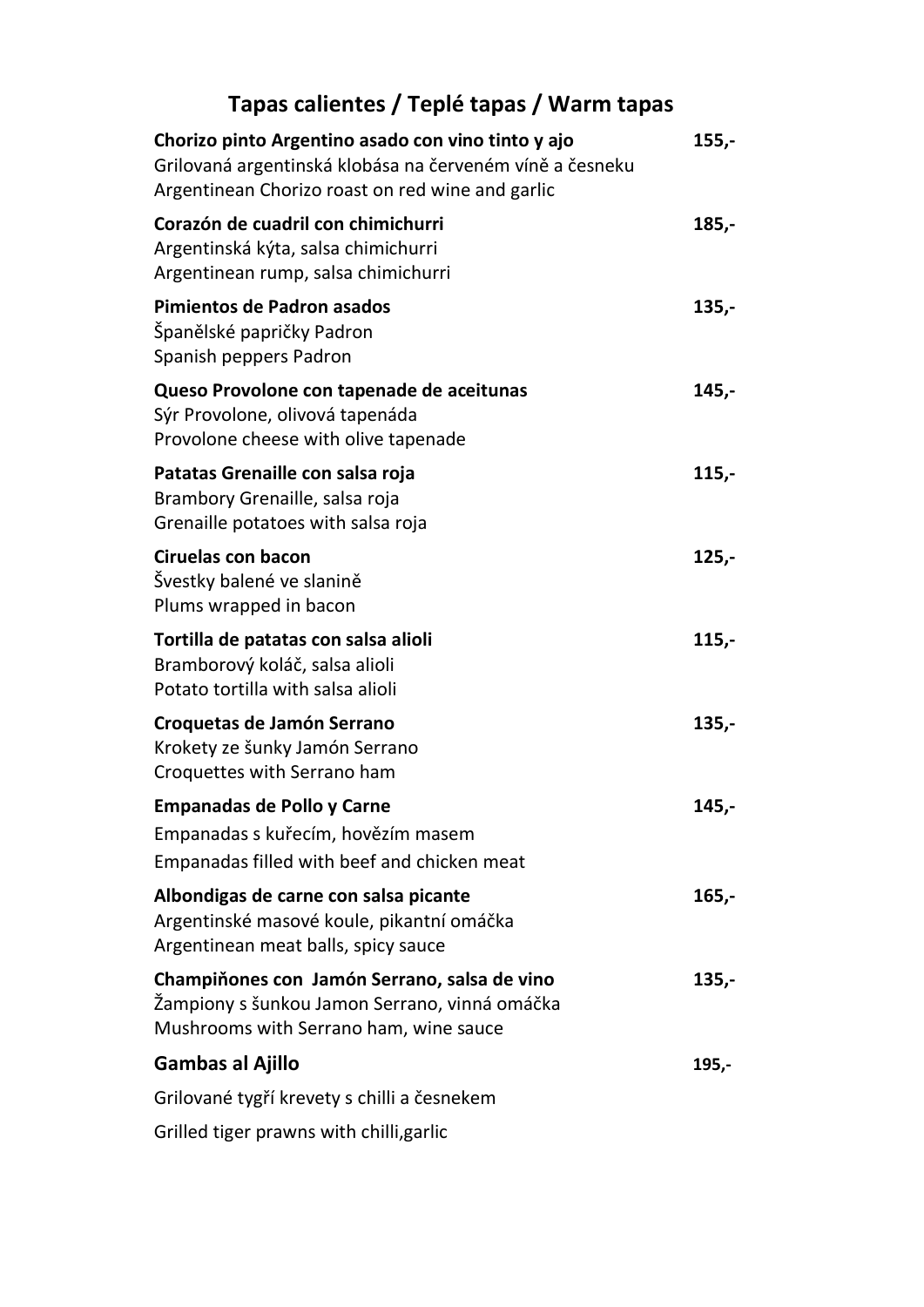# **ENSALADAS / SALÁTY / SALADS**

#### **Ensalada Ceasar con: 275,-/ 255,-**

- Pechuga de pollo

- Vegetariano con tomates secos, aceituas, alcaparras Římský salát Ceasar s:

- grilovaným kuřecími nugetkami

- vegetarianský: sušené tomaty, olivy Sarasa, kapary

Caesar salad with:

- grilled chicken nuggets
- Vegetarian: dried tomatoes, olives Sarasa, capers

#### **Ensalada mixta con carne Argentina 305,-**

Salát mixta, sezónní zelenina, hovězí tagliátta z argentinské kýty Mixed salad with vegetables, beef tagliatta from Argentinean rumpsteak

# **Paella de Marisco**

para 2 personas / pro 2 osoby /for 2 people **1095,-**

**Paella con gambas tigres, calamares, mejillones, pescado fresco**  Paella s tygřími krevetami, kalamáry, slávky, čerstvou rybou Paella with tiger prawns, calamari, mussels, fresh fish

# **Parrillada de Carne Argentina**

2 personas / pro 2 osoby / for 2 people **1075,-**

----------------------------------------------------------------------------

**Selección de carnes / Variace mas / Argentinean Grill Mix:**

Bife Ancho Argentino, Corazon De Cuadril, Bife Angosto Argentino Argentinský Rib Eye, Rumpsteak z květové špičky, Striploin nízký roštěnec Rib Eye Steak of Argentinean beef, Rump Steak of Argentinean beef

#### **La carne asada viene acompañada con:**

Salsas Chimichurri, Roja, Aioli, patatas Grenaille asadas, verdura a la plancha, chorizo a la plancha, huevo, ensalada mixta **K hovězímu masovému platu servírujeme tyto produkty:**  salsy Chimichurri, Roja a Aioli, pečené Grenaille, grilovaná zelenina, grilované chorizo, sázené vejce, salát Mixta **The Grill Mix is served with:**  Salsas Chimichurri, Roja & Aioli, roasted potatoes Grenaille, grilled vegetables, grilled chorizo, fried egg, mixed vegetable salad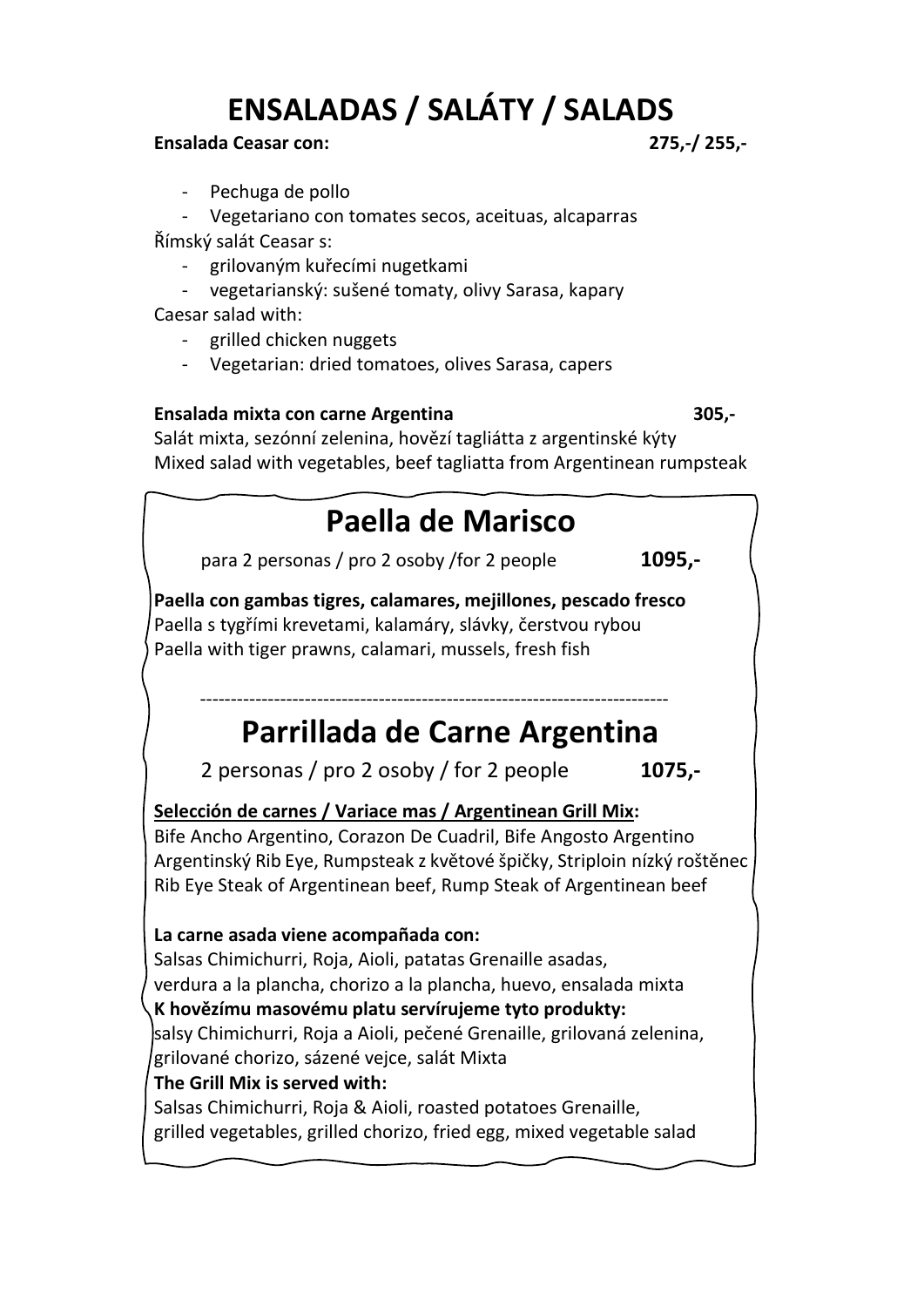# **PARRILLA / GRILL**

| La carne asada viene acompañada con:                                      |         |
|---------------------------------------------------------------------------|---------|
| Ensalada de repollo y lechugas, cebolla marinada, Pico de Gallo, pan Pita |         |
| Ke každému grilovanému masu servírujeme:                                  |         |
| zelný a listový salát, marinovaná červená cibule,                         |         |
| tomatová salsa Pico de Gallo, pita chléb                                  |         |
| We serve our grilled meat with: cabbage and lettuce salad,                |         |
| marinated red onion, tomato salsa Pico de Gallo, pita bread               |         |
| Pechuga de Pollo marinado en Aji Molido                                   | $325 -$ |
| Kuřecí prso marinované v koření Aji Molido                                |         |
| Chicken breast marinated in Aji Molido                                    |         |
| Costillas de Cerdo marinadas en chile y ajo                               | $385,-$ |
| Vepřová žebra marinovaná v chilli a česneku                               |         |
| Pork ribs marinated in chilli and garlic                                  |         |
| Alitas de pollo al grill en marinado de miel picante                      | $285,-$ |
| Grilovaná kuřecí křídla v medovo-pikantní marinádě                        |         |
| Grilled chicken wings in a honey-spicy marinade                           |         |
| <b>Bife Angosto Argentino</b>                                             | $595,-$ |
| Steak z argentinské nízké roštěné                                         |         |
| Striploin steak of Argentinean beef                                       |         |
| <b>Bife Ancho Argentino</b>                                               | 645,-   |
| Entrecote steak z argentinské vysoké roštěné                              |         |
| Rib Eye Steak of Argentinean beef                                         |         |
| Hamburguesa de carne "La Boca" con queso chedar, , patatas fritas         |         |
| Hovězí burger "La Boca"s čedarem, slaninou, chilli, hranolky              | $275,-$ |
| Beef burger "La Boca" with cheddar, bacon, chilli, french fries           |         |
| Filetes de corazón de cuadril Argentino                                   | 545,-   |
| Filátka z malého ořechu argentinské kýty                                  |         |
| <b>Fillets of Argentinean Rump</b>                                        |         |
| <b>Corazón De Cuadril</b>                                                 | $525,-$ |
| Steak z květové špičky argentinské kýty                                   |         |
| Argentinean Heart of Rump Steak                                           |         |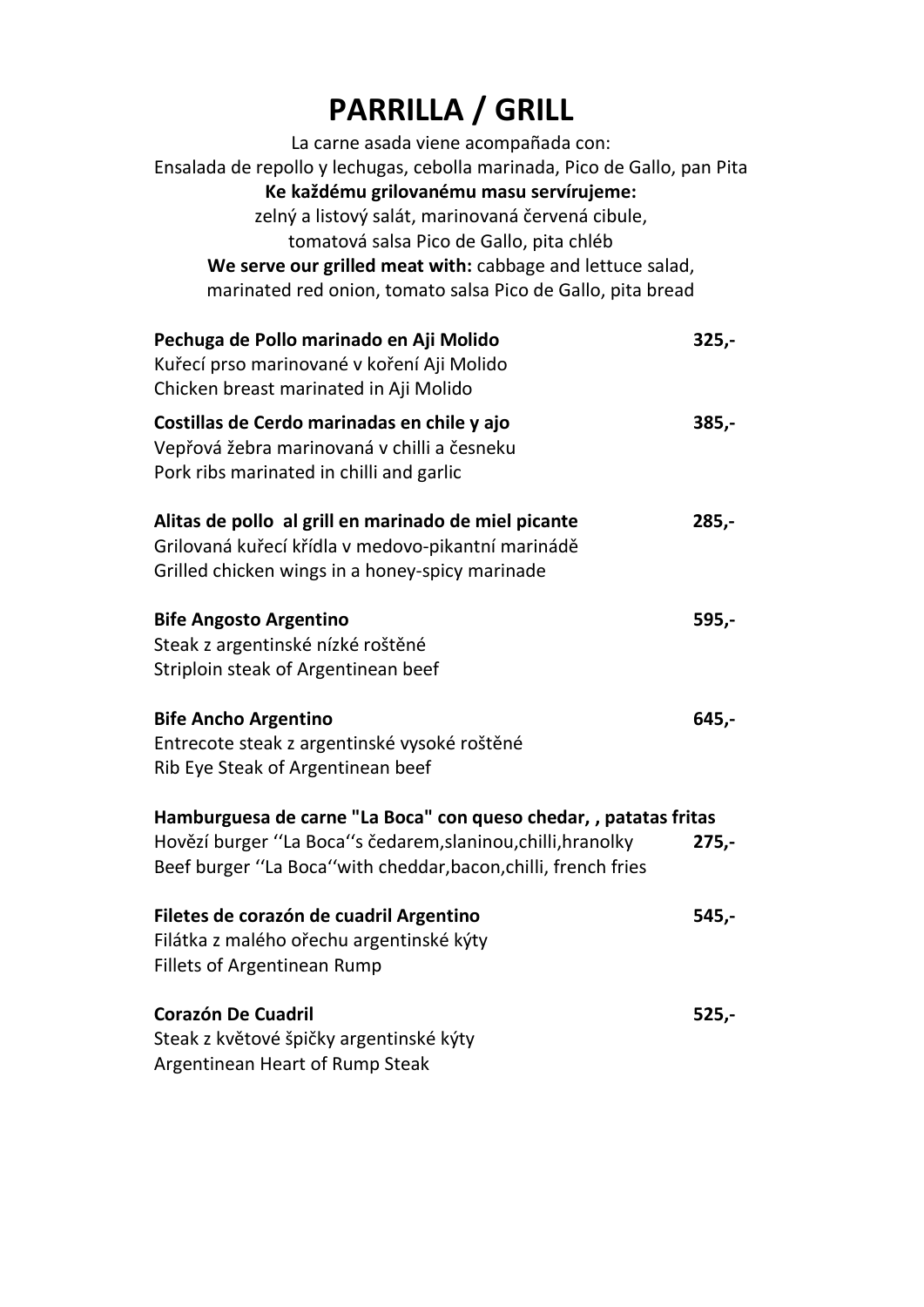# **GUARNICIONES Y SALSAS / PŘÍLOHY A SALSY / SIDE-DISHES AND SALSAS**

| Patatas asadas / Pečené brambory Grenaille / Roasted potatoes 75,- |        |
|--------------------------------------------------------------------|--------|
| Verdura a la plancha / grilovaná zelenina / grilled vegetables     | 95,-   |
| Ensalada mixta / Míchaný zeleninový salát / Vegetable salad        | 149,-  |
| Pita pan / Pita chléb / Pita bread                                 | $55,-$ |
| Salsa aioli (česneková / garlic)                                   | $45,-$ |
| Salsa Roja (z pečených paprik / roasted peppers)                   | $55,-$ |
| Salsa Chimichurri Argentina                                        | $55,-$ |
| Salsa Pico de Gallo Picante (pikatní, hot)                         | $55,-$ |

### **PLATOS PARA CHICOS / DĚTSKÁ JÍDLA / KID'S MENU**

| Nuggets de pollo con papas fritas<br>Kuřecí nugety s hranolkami<br>Chicken nuggets with french fries                                                                            | $185,-$ |
|---------------------------------------------------------------------------------------------------------------------------------------------------------------------------------|---------|
| Espaguetis con salsa de tomate, parmesano<br>Spaghetti s tomatovou omáčkou, parmazán<br>Spaghetti with t omato sauce, parmesan cheese                                           | $165,-$ |
| <b>POSTRES / DEZERTY / DESSERTS</b>                                                                                                                                             |         |
| Tarta de chocolate con naranja confitada<br>Čokoládový dort s konfitovaným pomerančem<br>Chocolate tart with orange confit                                                      | 149,-   |
| Tarta de queso y lima<br>Limetkový cheesecake<br>Lime cheesecake                                                                                                                | $135,-$ |
| Tiramisu de la Casa<br>Domácí Tiramisu<br><b>Homemade Tiramisu</b>                                                                                                              | $145,-$ |
| Helado de Vainilla con almendras tostadas y dulce de leche<br>Vanilková zmrzlina s praženými mandlemi, Dulce de Leche<br>Vanilla ice cream with roasted almonds, Dulce de Leche | 145,-   |